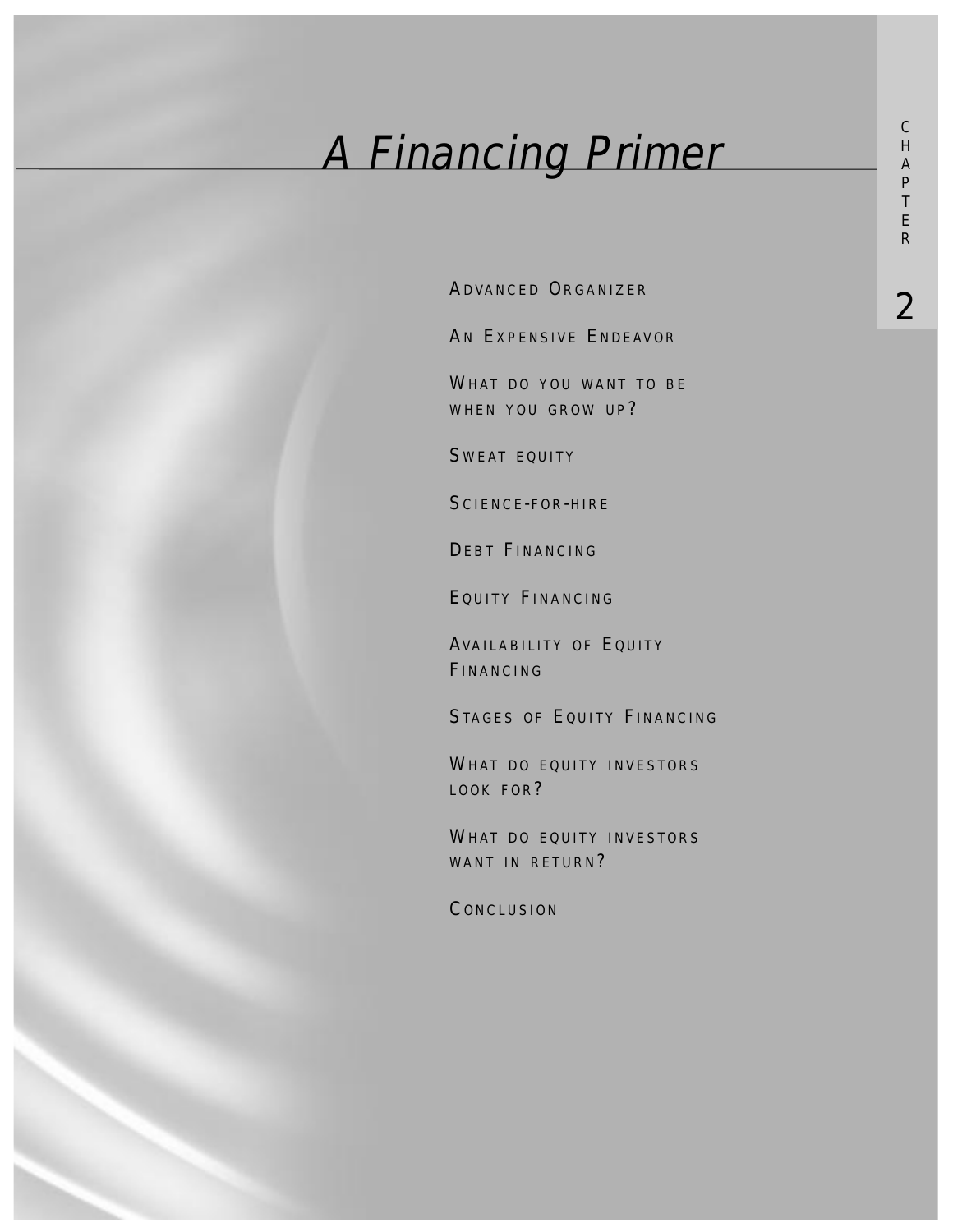# Advanced Organizer1

The purpose of this chapter is to introduce the five broad areas of financing available to technology entrepreneurs seeking to capitalize the growth of their firm: sweat equity, publicly-funded R&D programs, debt, equity, and profit. Not all forms of financing are available to companies at the same time. Debt financing becomes available when the company has sufficient collateral. Equity investments become increasingly available as technology and market risks are decreased. From a financing perspective, the most difficult time for technology entrepreneurs is during the early R&D phase, when the private sector is loathe to make investments. Sweat equity and R&D partnerships enable such companies to develop new technology and position them to involve private sector capital once R&D risk has been decreased.

## An Expensive Endeavor

Commercialization is an expensive endeavor, and advanced technology firms have a voracious appetite for money. As a result, technology entrepreneurs must thoroughly familiarize themselves with different funding mechanisms. The scientist shouldn't approach financing by asking, "which type of funding do I prefer?" but instead should assume that at different points in the life cycle of their business they may need to use different types of financing to nurture and sustain their business. The questions to consider are as follows:

- (1) How do the available financing methods vary as a function of the stage of technology/product development?
- (2) In what sequence should different financing options be considered?
- (3) How can various financing options be kept available as commitments to other creditors increase?
- (4) How do personal goals and aspirations interact with the available alternatives?

Why should financing methods be considered prior to the development of a business plan? The reason is simple: financing is a key variable in shaping the planning process. It plays a part in every strategic consideration one makes.

In this chapter we will briefly introduce alternative methods of financing.

ATP awardees will have already made certain choices regarding financing strategies. This chapter pinpoints your location on the financing roadmap, while Chapters 3-6 provide detailed insight into strategies you may wish to pursue.

<sup>1</sup>This chapter is an updated version of Chapter 13 from Business Planning for Scientists and Engineers.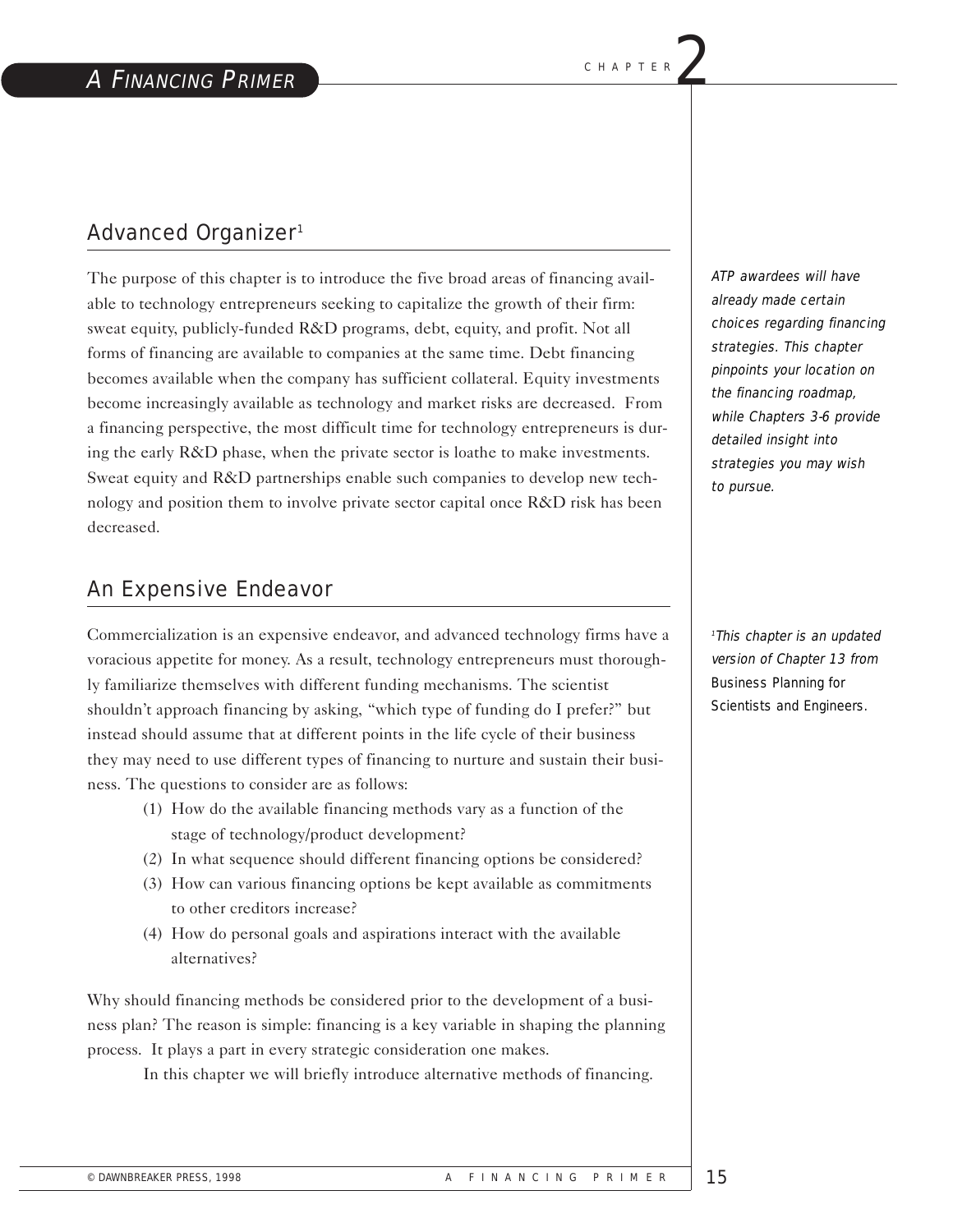Generally speaking, there are five broad categories of financing that may be used to capitalize a firm: sweat equity, publicly funded R&D programs, debt, equity, and profit. The order of the list reflects the general sequence in which start-ups tend to utilize them. Larger firms use the last five financing categories selectively.

Each of these broad categories will be discussed briefly, and then elaborated upon later in this chapter.

#### FIGURE 2-1: METHODS FOR FINANCING THE SMALL HIGH-TECH FIRM



The term "sweat equity" implies the use of uncompensated time and the lending of one's own resources to nourish the business during its earliest phases. Periodically, when cash flow wanes, it is not uncommon for the founders of a company to delay compensation for their work until a later time. Thus, the use of sweat equity is a method that many technology entrepreneurs use to give birth to their business as well as sustain it during periods of financial difficulty.

Many technology entrepreneurs support the preliminary development of a technology through participation in publicly funded R&D programs. Public funding sources include state programs and Federal arrangements such as the SBIR program and the ATP. A variety of contractual arrangements are available through Federal mission agencies, as well as through state programs, often aligned with Federal initiatives.

Debt financing refers to the borrowing of money with the promise of full repayment of the principal with interest. A variety of vehicles can be used for debt financing, including secured and unsecured loans, promissory notes, bonds, leases, supplier credit, and other debentures. Debt gives its owner the right to be repaid the investment with interest irrespective of the success or failure of the business venture. Debt financing can be considered when an individual or a company has sufficient collateral.

Without federally funded R&D programs, many small advanced technology programs would not survive. Private sector investors prefer to wait until technology and market risks are reduced before investing their funds.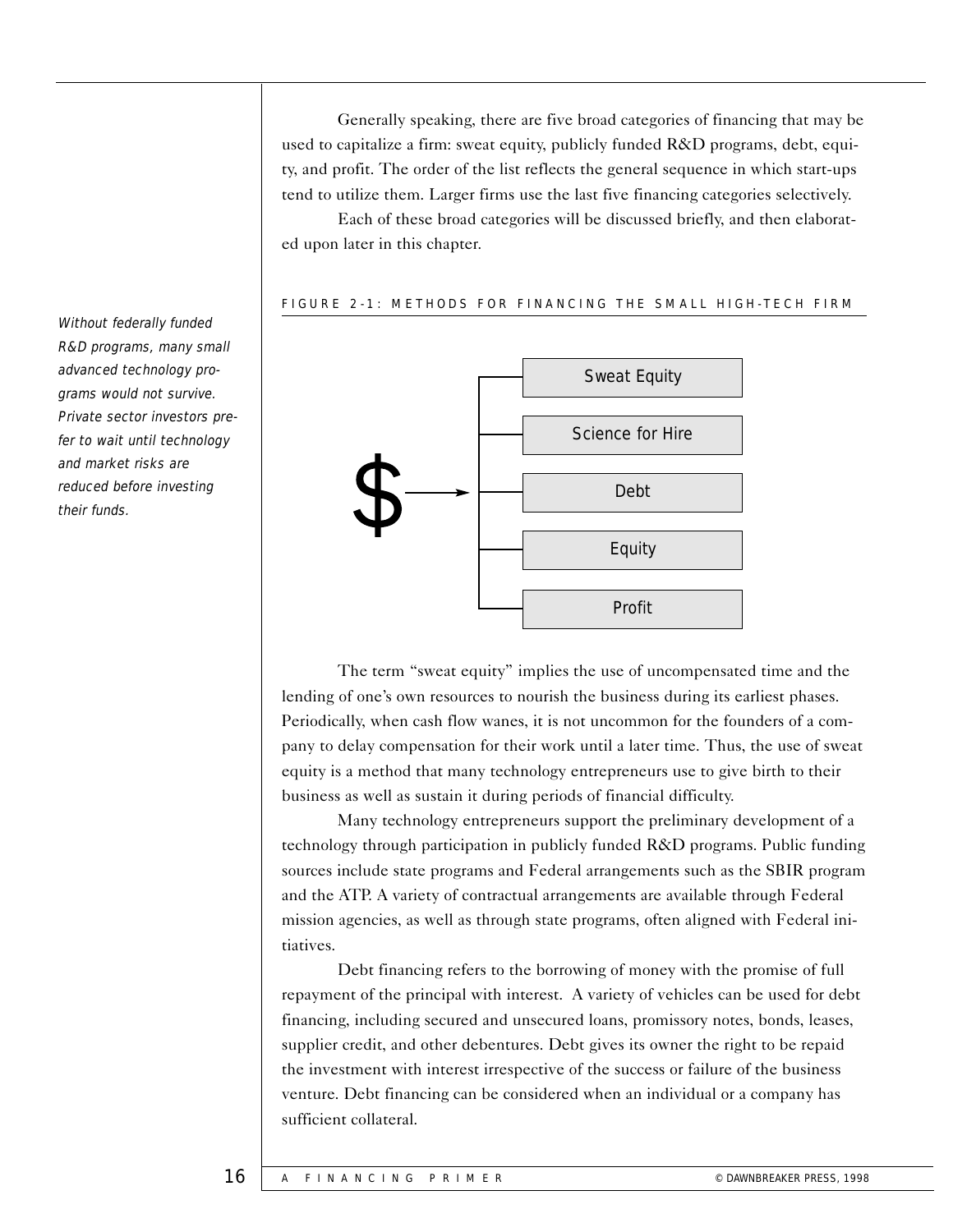Equity financing is speculative in nature, as the financier is not guaranteed repayment of the money invested. This is high-risk capital and therefore commands hefty compensation—compensation that is commensurate with the degree of risk taken. Vehicles used for equity financing include the receipt of stock through the investment of venture capital, business angels, and investment bankers. The return on an equity investment is dependent upon the success of the business. One reaps a large financial reward if the company is successful and no reward if the company fails. Equity financing is subordinate to debt financing, which means that in the case of bankruptcy, debt financing arrangements must be honored before any payment to equity investors may be made. Business angels are recognized as providing the most lenient terms and for making smaller equity investments than entities in the smaller, institutional investor market.

When making decisions regarding the capitalization of a firm with debt or equity, many things need to be considered. The preliminary choice of debt or equity has IRS implications, as taxation is handled differently with these two methods of financing. Interest paid on the repayment of a debt is tax deductible. However, dividends paid on equity investment must be paid with after-tax dollars. This debt-equity decision also raises control issues. For example, the most common evidence of an equity investment is the issuance of common stock. The owners of common stock have voting rights that give them a say in the management of your company. Debt can also be changed to equity. A good discussion of these two methods of capitalization can be found in *A Desk Book for Setting Up a Closely Held Corporation*, by Robert Hess (1985).

As a company grows and becomes successful, profit is accumulated—profit that can be used to fund various business needs and decrease reliance on external sources of capital.

# What Do You Want to be When You Grow Up?

Exactly which sources of financing are available to a firm become clear after reflecting on a company's vision. Three prototypical visions exist (Hisrich & Peters, 1989), as follows:

- ◗ The life-style firm
- The high-potential venture
- ◗ The foundation company

Equity financing is subordinate to debt financing.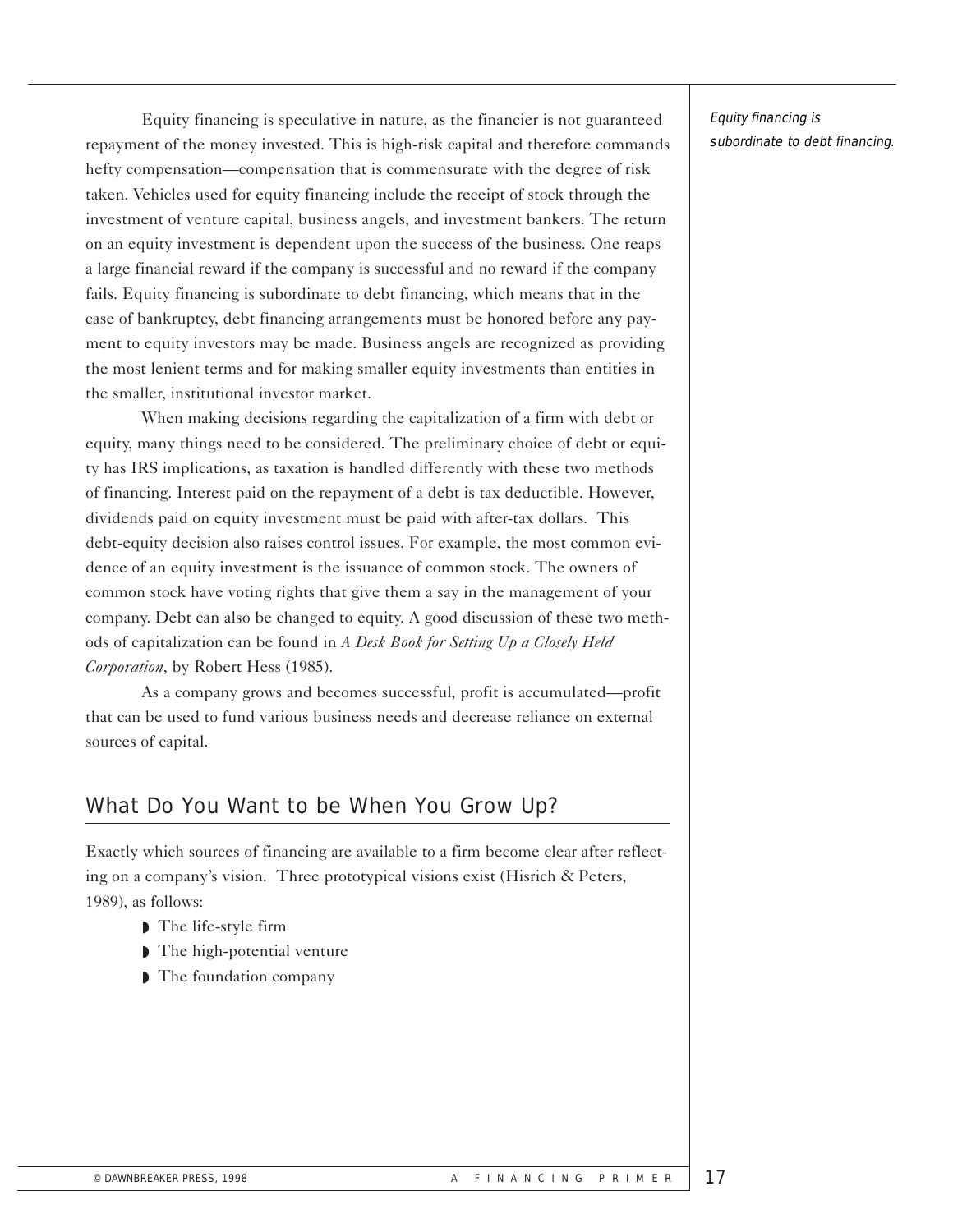#### TABLE 2 - 1: DIFFERENT VISIONS FOR THE FUTURE

|                       | Revenue         | #Employees | <b>Purpose</b>     | Private/Public |
|-----------------------|-----------------|------------|--------------------|----------------|
| Life-Style            | \$2 million     | $30-40$    | support owners     | Private        |
| <b>Foundation</b>     | \$10-30 million | 40-400     | start new industry | Private        |
| <b>High-Potential</b> | \$20-30 million | 500        | growth & value     | Go public      |

If your intent is to develop a company that will remain fairly small, allow you to pursue your technical interests, and support you and a few others, yours is aptly described as a life-style company. Such a company sees itself as having revenues of \$2-3 million within five years and employing 30-40 people at the most. Such a company is NOT of interest to the venture capital or investment banker community, as their purpose in making an investment is to realize a large return through involvement with fast growth companies. You may find local business angels to be amenable to small investments, however, if you have a good business plan and a good team. Life-style firms are best served by pursuing licensing arrangements, strategic alliances, debt financing, and growth from reinvestment of profit.

At the other extreme are high-potential ventures. Such firms envision revenues in excess of \$20-30 million in five to seven years, and anticipate going public as a means of cashing out and creating value for their investors. A company founder who selects this path must anticipate that he or she will be stretched to the limits of their capabilities; will need to involve a multi-disciplinary team early in the company's life; will need to become facile with different financing options; and will need to master coalition building. As if that is not enough, technology entrepreneurs who aspire to create a high-potential venture must also recognize that that they may have to step aside when the company goes public if they are unable or unwilling to redirect energies to investor relations upon becoming a public firm.

If you are looking to be an industry leader and to grow a company hard and fast, then you are developing a high-potential venture. All forms of financing will be open to you at different points in the development of your company. The Advanced Technology Program funds companies with a bold vision for growth and impact.

The foundation company lies somewhere between these two extremes. The founder has both the technology and the desire to be an industry leader, yet wants to grow the company in a less meteoric fashion. The technology entrepreneur is not attached to having the firm remain small, and sees the company developing

Although it is important to recognize if yours is a lifestyle company, it is not recommended that you label your company as such when talking with external audiences.

#### Different visions:

- Life-style company
- Foundation company
- High-potential venture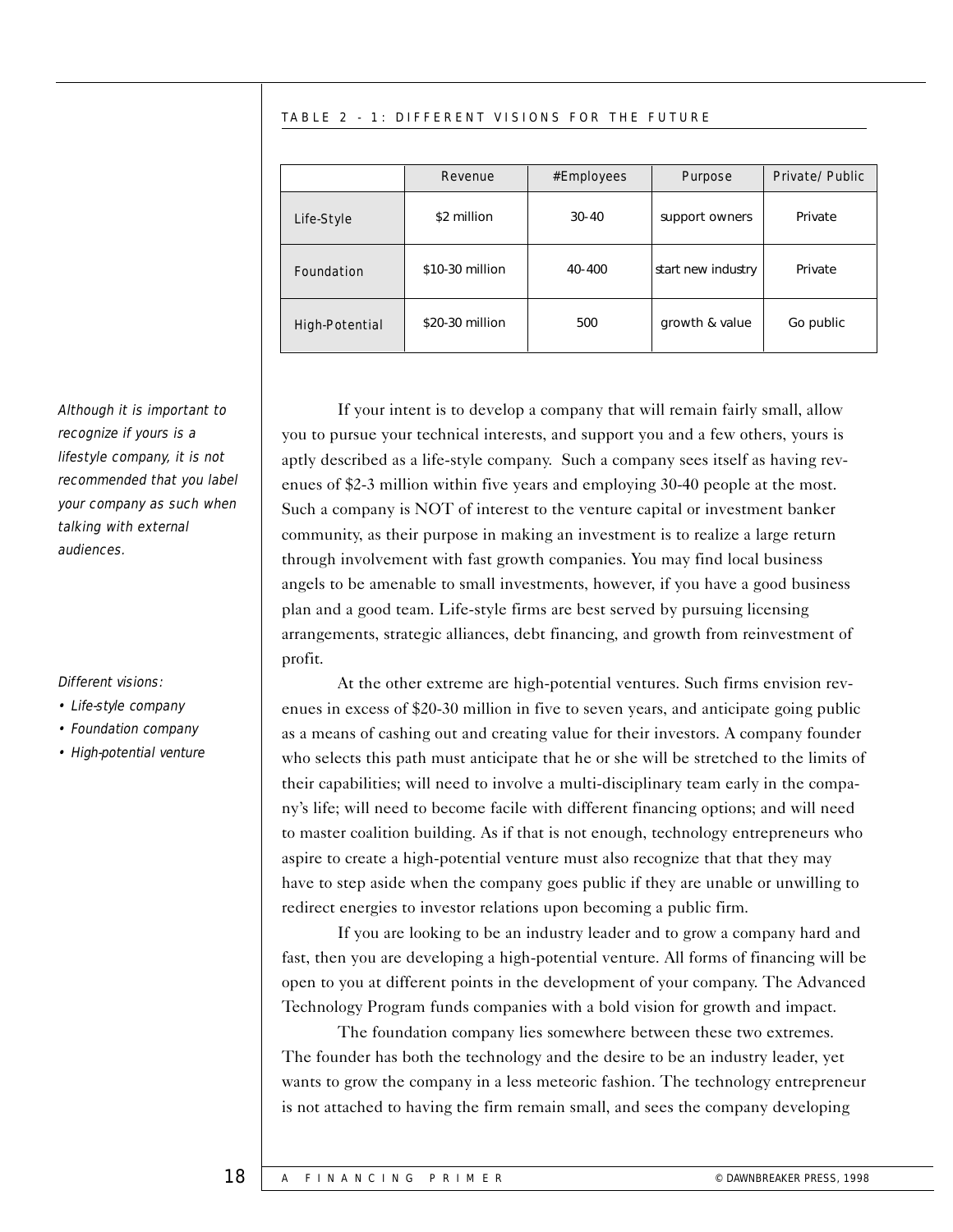capabilities in all business functions, as is appropriate. The management team is often more conservative with respect to its involvement of equity investors, and chooses to have the company remain privately held. The desire to remain privately held differentiates the high-potential ventures from the foundation companies.

A more detailed treatment of the five major categories for financing a business follows.

# Sweat Equity

The first type of financing commonly used by any entrepreneur is sweat equity. How the issue of sweat equity is handled depends upon your vision for the future. If your goal is to develop a high-potential venture, be forewarned that equity investors putting cash on the line will not be impressed by your investment of time and passion. As far as equity investors are concerned, if you have little capital invested in your company, you are not heavily committed. Because your financial commitment may be represented in the form of collateral as well as cash, keep good records on the equipment, real estate, and other hard assets that can be counted as collateral applied to this endeavor.

If you defer compensation during periods of poor cash flow, be sure to keep good records regarding the cash owed to you by the corporation and have formal agreements with the company regarding terms of repayment. In addition, talk with your accountant about what is involved with converting debt to equity in the event that you wish to change the terms of repayment (Blechman and Levinson, 1991).

Another important factor to be attentive to when using sweat equity is the question of how to handle intellectual property developed with your own resources prior to forming your company. If you have clear title to such intangible assets, and if they provide the foundation for your firm, formalize the relationship of those assets with your company. This can be done either by licensing rights to your firm or by selling the intellectual property to the firm. A useful resource to consult for ideas is *Write Your Own Business Contracts* (Barrett, 1990).

Sweat equity is invested not only by founders but also sometimes by service providers. It is not uncommon for founders to seek the assistance of service providers on a speculative basis. When cash is lean, entrepreneurs often seek patent attorneys, market research firms, business consultants, and other recruits to the management team who are willing to become involved "on spec" (speculation). It is important that you keep in mind that such service providers are taking a big risk and are, therefore, likely to ask for a substantial return. Be sure to have contractual arrangements with every party who becomes involved with your company in this fashion. Be aware that, if you give away a substantial portion of your company at the outset, you will have little to bargain with later on when more cash is needed. Be

At the "possibility" stage, a young company requires the passion and enthusiasm of the founder and a few others involved in the firm. These individuals form a special relationship as a result of their strong personal commitment.

Protect your intellectual property rights.

Owner's equity refers to the initial capitalization of a company by one or more founders.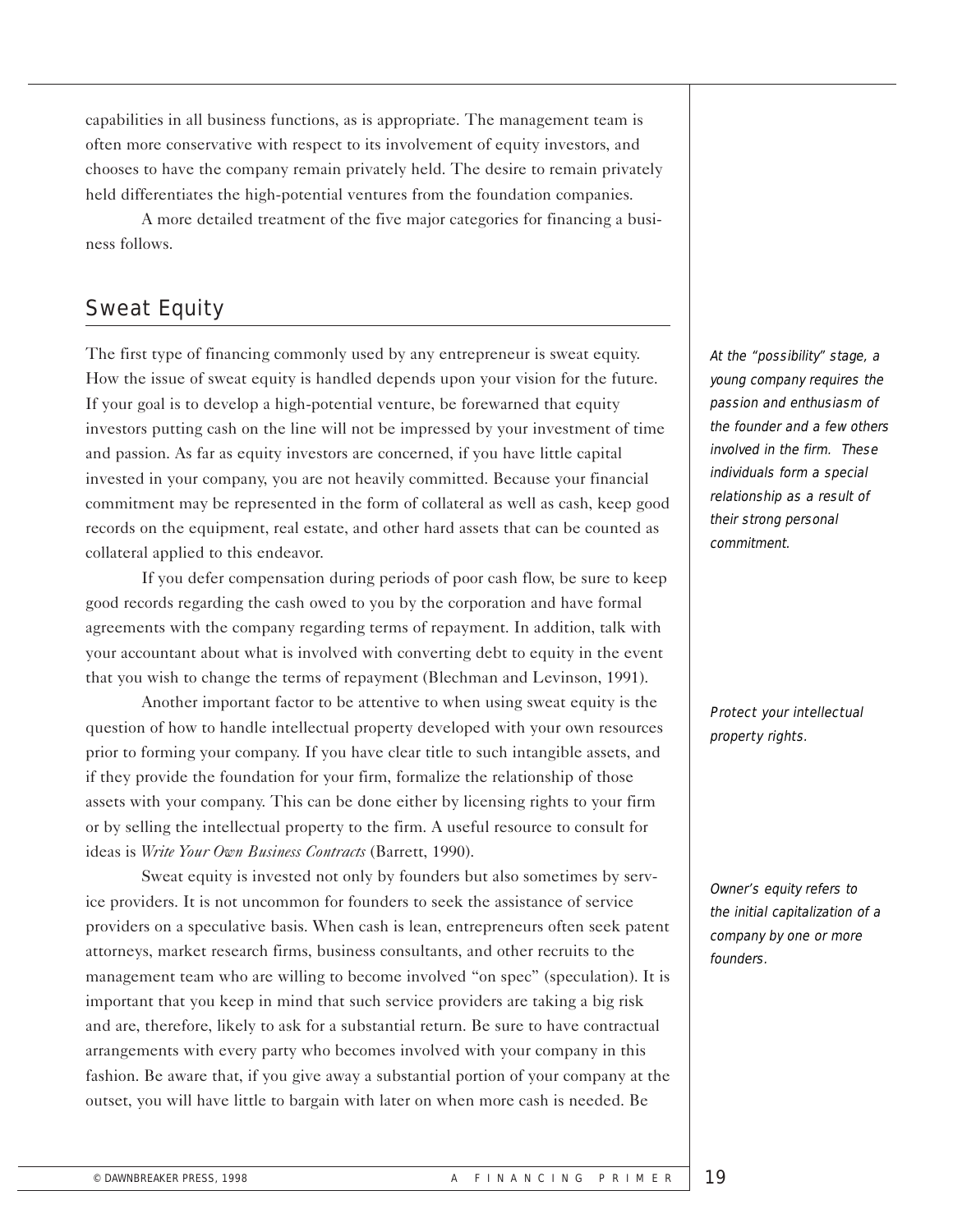sure to think through the relative merits of debt and equity repayment to professionals who have applied their skills and time to your project on spec. Consult an accountant and/or an attorney regarding the long-term implications of such arrangements.

#### FIGURE 2 - 2: ROADMAP OF FINANCING OPTIONS

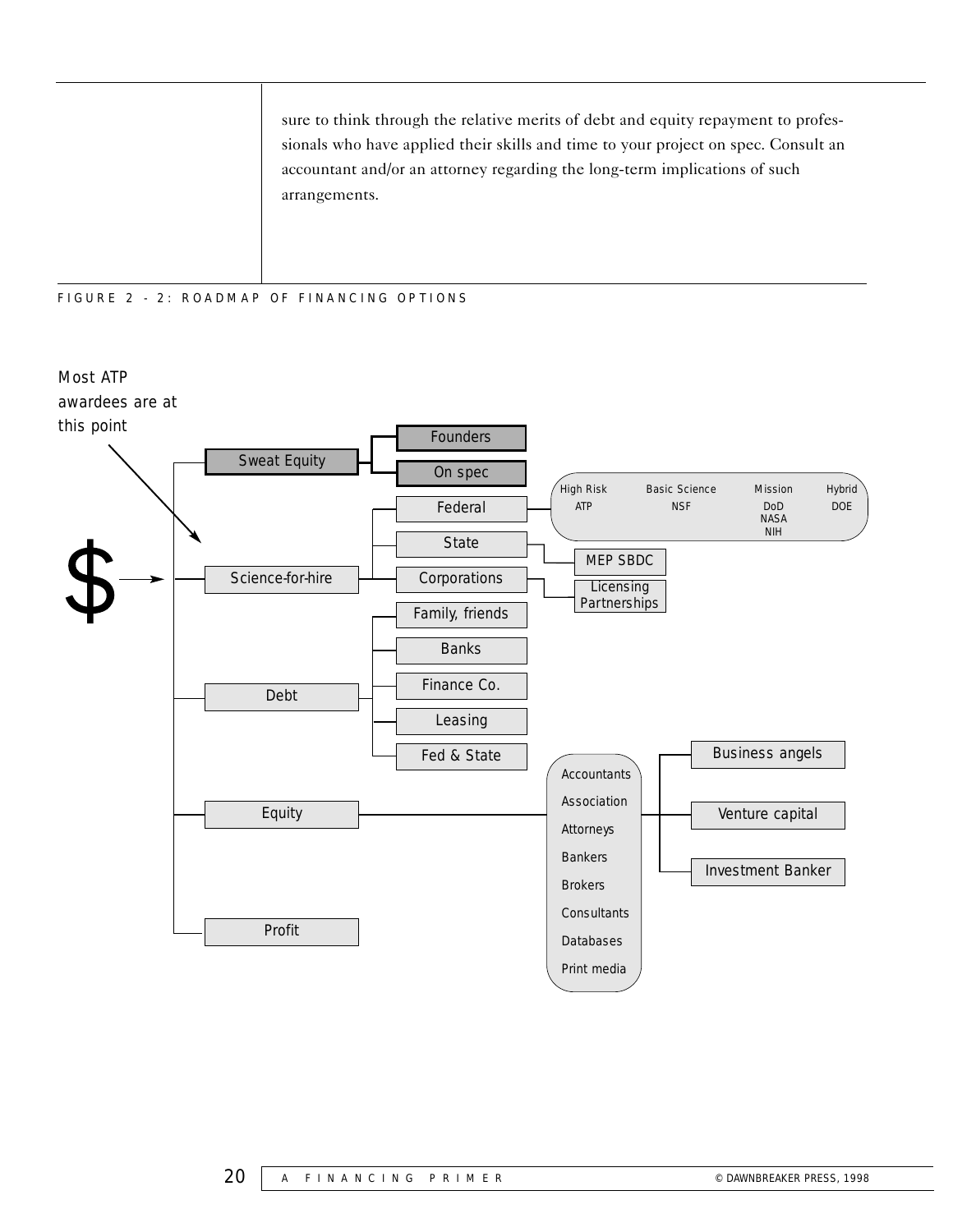## R&D Partnerships

A financing mechanism sought by many advanced technology firms is a Research and Development partnership. Such arrangements allow the entrepreneur to develop intellectual property that can be commercialized through his/her company while working with other organizations. In various ways, Federal, state, and private sources provide such opportunities. The Advanced Technology Program (ATP) is unique in sharing the costs of high-risk technology that result in general economic growth. The Small Business Innovation Research Program (SBIR) provides funding to small businesses with innovative technologies that can solve problems of specific interest to the Federal government. Many of the mission agencies—including the National Aeronautics and Space Administration (NASA), the Department of Defense (DoD), the Department of Energy (DoE), and the National Institutes of Health (NIH)—also contract with technology firms to develop products and services the Agencies wish to buy. The National Science Foundation (NSF), in contrast, has historically focused on making grants to academic institutions for basic research. ATP projects are selected on the basis of their:

- scientific and technological merit (50%), and
- potential for broad-based economic benefits (50%)

—ATP Proposal Preparation Kit, November 1998

#### FIGURE 2 - 3: RESEARCH AND DEVELOPMENT PARTNERSHIPS

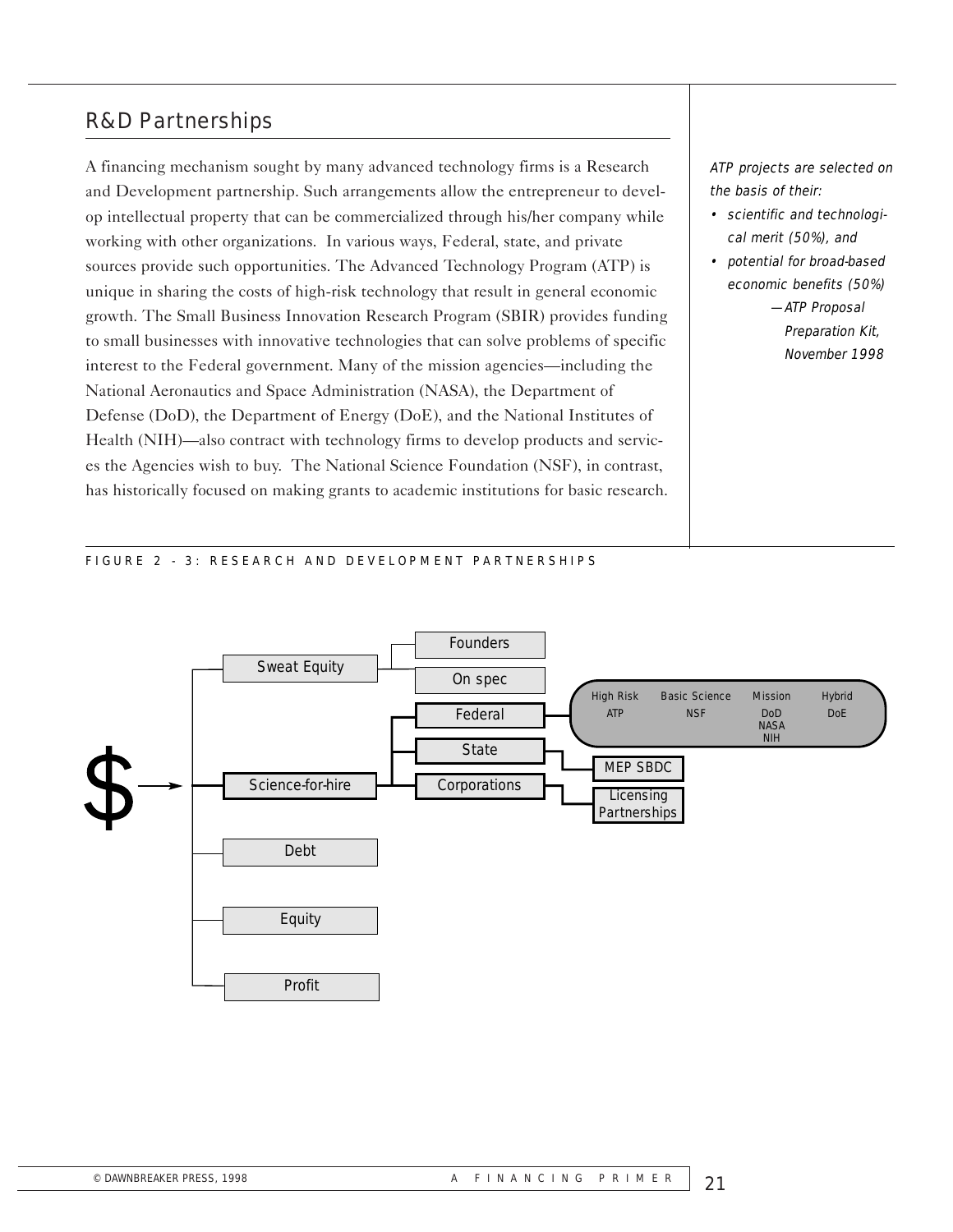The various R&D partnership programs conducted by the Federal government and buttressed by state programs provide an excellent and essential bridge between the sweat and owner's equity invested by the founders, and the private sector investments made by lending institutions and equity investors.

Most federally funded R&D programs allow the entrepreneur to retain rights to the intellectual property created while performing the work funded in whole or in part by the Agency. It is the right to retain ownership that provides incentives for the entrepreneur and provides small businesses with the opportunity to commercialize. The government typically receives a non-exclusive license to the technology for government purposes.

Many states also support federal initiatives through services offered by Manufacturing Extension Programs or Small Business Development Centers.

Another source of funding for Research and Development partnerships is large corporations. The development and exploitation of a rich technology platform require considerable resources, and Federal Research and Development programs will likely only take an awardee part way through the R&D process. In most cases, the technology entrepreneur must team with other entities in order to commercialize the technology. Licensing and Research and Development partnerships provide excellent opportunities for small companies to extend their effectiveness in bringing technology to market. Licensing will be discussed in detail in Chapter 5, and Research and Development partnerships will be explored in Chapter 6.

Research and Development partnerships can be extremely advantageous to small advanced technology firms, especially if the entrepreneur views this work as an opportunity to develop intellectual property that can be used as the foundation for his or her business. With such arrangements, the money does not have to be repaid, nor equity parted with. If performing Research and Development for or in partnership with, the Federal government, the government will receive a nonexclusive license for government purposes on intellectual property created. However, you will retain all other rights.

# Debt Financing

While an R&D Partnership method of capitalization can be highly beneficial, it will only take you so far. At various times in the evolution of your firm, you will need to consider debt financing. As mentioned earlier, debt financing gives its owner (the lender) the right to be repaid the investment with interest irrespective of the success or failure of your business.

When should you consider such financing?

- ◗ when you need assistance with cash flow while performing on Research and Development contracts;
- ◗ when you need working capital and you wish to retain as much equity as possible in your firm;
- ◗ when making large purchases of equipment, buildings, or real estate;
- ◗ when planning acquisitions; or
- ◗ when you wish to refinance existing debt

22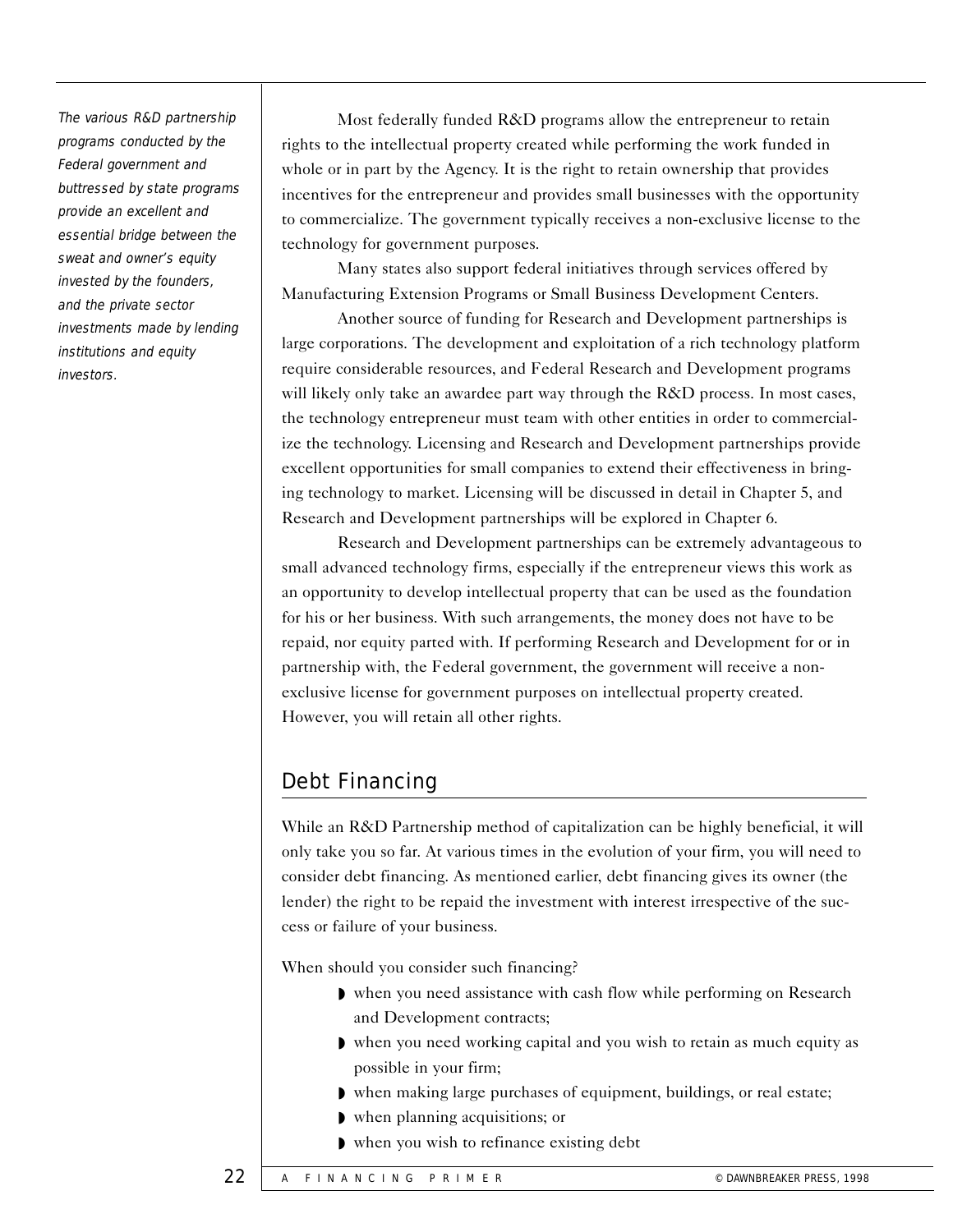There are various debt instruments and various organizations from which you can seek debt financing. Typical debt instruments include:

- ◗ Promissory notes
- ◗ Secured & unsecured loans
- ◗ Lines of credit
- ◗ Factoring

Debt financing can be obtained from family and friends, banks, finance companies, leasing companies, brokerage houses, mutual funds, and state and Federal government agencies. In most instances a short-term loan is considered to be less than one year in duration, whereas a long-term loan is usually one made over a period of one to five years.

#### FIGURE 2 - 4: SOURCES OF DEBT FINANCING

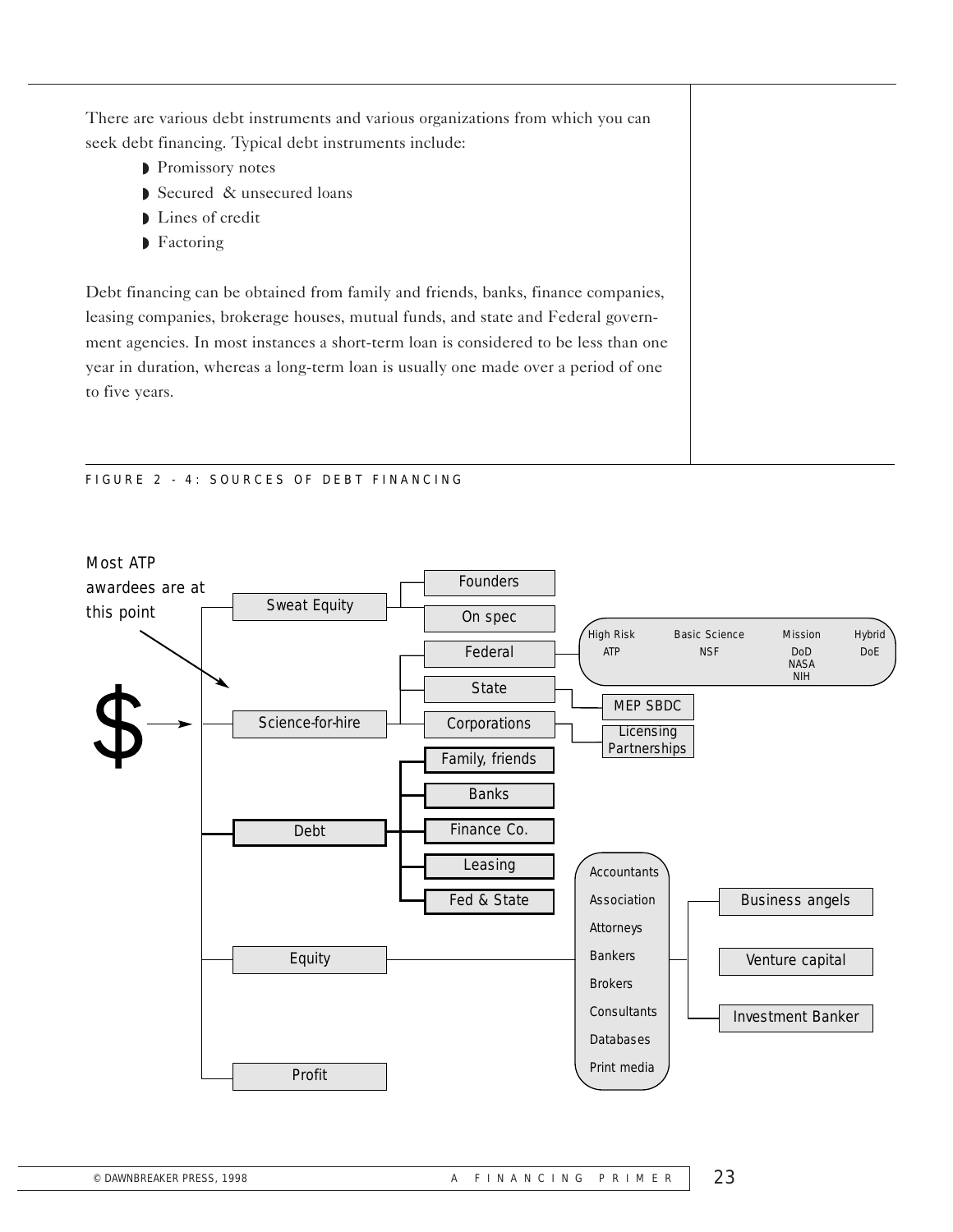## Borrowing from Friends and Family

When borrowing from family and friends, both you and they take a risk. Important relationships may be damaged if you fail to honor your debt. Also, such lenders may assume that they own part of your business and try to act as equity investors meddling in the daily activities of your firm. Such problems can be avoided, however. In a brief article entitled "How to Borrow from Family and Friends" (*Inc*, July 1995), one entrepreneur describes how he successfully used this source of financing during the first year of his start-up. He first formalized the relationship with each lender by drafting Promissory Notes due within a specified time period. An option was added to each Note allowing him to roll the loan over as necessary; in addition, an interest rate was agreed to. The entrepreneur's intent was to view these loans as short-term and shift to bank debt within a year. He did this successfully while maintaining good relationships with all involved.

Another important item to note is that the IRS may examine such arrangements to see if they are truly debt or equity financing. Be sure to discuss this matter with your accountant and consult Hess's book for ideas. A good Promissory Note should clearly indicate the name of the person to whom debt is owed, the maturity date, who is obligated to pay the debt, the interest due, the right to enforce payment, and the status of the debt relative to other forms of financing.

## Borrowing from Banks

Banks are becoming more interested in attracting and retaining small businesses as clients. This is because many large businesses are going elsewhere to meet their capitalization needs, since it is easier for them to obtain equity capital and funds from institutional debt markets. However, the problem for banks is that there is also a good deal of competition for small business from commercial finance and assetbased-lending firms, leasing companies, brokerage houses, mutual funds, and microenterprise lending institutions. (Small business is defined by banks as companies with revenues less than \$5,000,000.)

Once your company has developed sufficient history, you may wish to approach commercial banks again for a loan or a line of credit for your business. Most resources indicate that in order to make this an option, you should develop a relationship with your banker. You need to educate your banker regarding your business, your business plan, and your annual sales projections. Personal credibility develops trust.

As was mentioned earlier, there are many sources that one can approach for debt financing besides banks. In all cases, before approaching a lender, one should take stock of the assets that they have and try to match these assets with the appropriate type of lender to approach. An excellent discussion of how to proceed with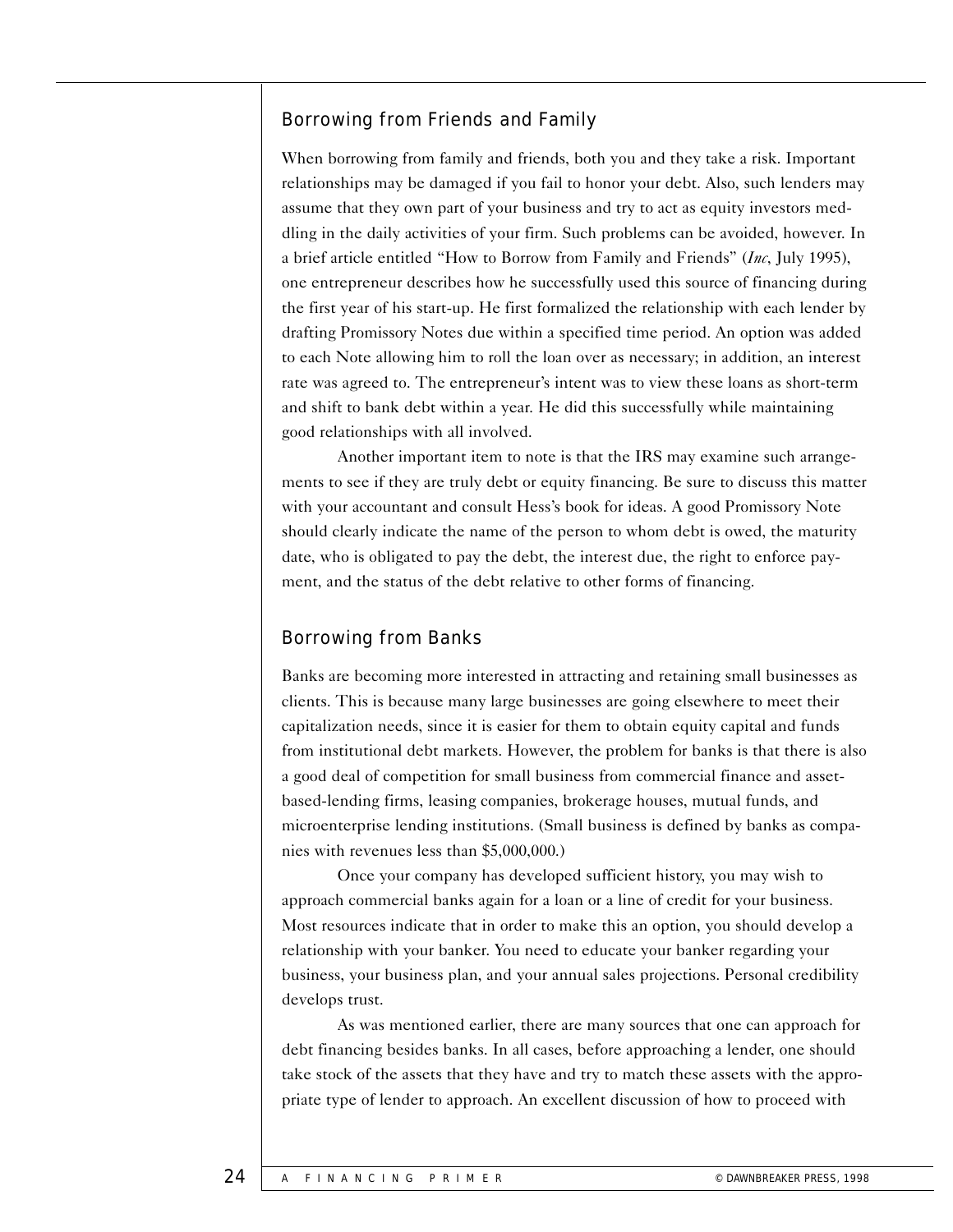this is found in *Guerrilla Financing: Alternative Techniques to Finance Any Small Business*, by Blechman and Levinson (1991). Most lenders require collateral for loans, that is, something that can be sold to reimburse them for their loan if you default. One form of collateral that is interesting to explore is receivables.

## Receivable-Lending Institutions and Factors

When a company has a receivable, such as a contract, back order, purchase order, or work in progress, it can consider approaching a receivable-lending institution or a "factor" (see explanation of factors, below) for financing. A receivable-lending institution is often a division of a commercial bank that uses receivables as collateral in providing a loan. The money is usually provided as a line of credit for up to 60 days. The amount advanced is a percentage of the receivable and varies with the size of the invoice. Interest rates on such arrangements are typically higher than on traditional secured loans (Garner *et al*., 1994).

A closely related form of debt financing to cover short-term needs for working capital is a revolving line of credit. Working capital loans of this nature are usually short term (less than a year) and can be secured or unsecured. If the company is in the start-up mode, the founders may need to pledge the use of personal assets for collateral. Unsecured loans are a possibility for companies with outstanding credit histories.

Start-up companies will again have a tough time here, as such institutions will look at the financial history of your company and the creditworthiness of your receivables. Certainly, if you are using a contract with the Federal Government as a receivable, the customer is creditworthy. However, if you are a brand new start-up, your company will not have any financial history.

Another source that can be approached with receivables is an entity referred to as a factor. Finance companies often serve as factors. They operate in a very different fashion than banks. According to Blechman and Levinson, start-ups and companies with poor credit would find greater receptivity from a factor than they might from a receivable-lending institution. The fees charged by factors vary and can be hefty. Finance companies do not have the same regulations placed upon them as banks, and thus are willing to take somewhat more risk than a bank. For a good discussion of the pros and cons of factoring and receivable-lending institutions, consult *Guerrilla Financing* by Blechman and Levinson and the *Ernst & Young Guide to Financing for Growth* by Garner *et al*.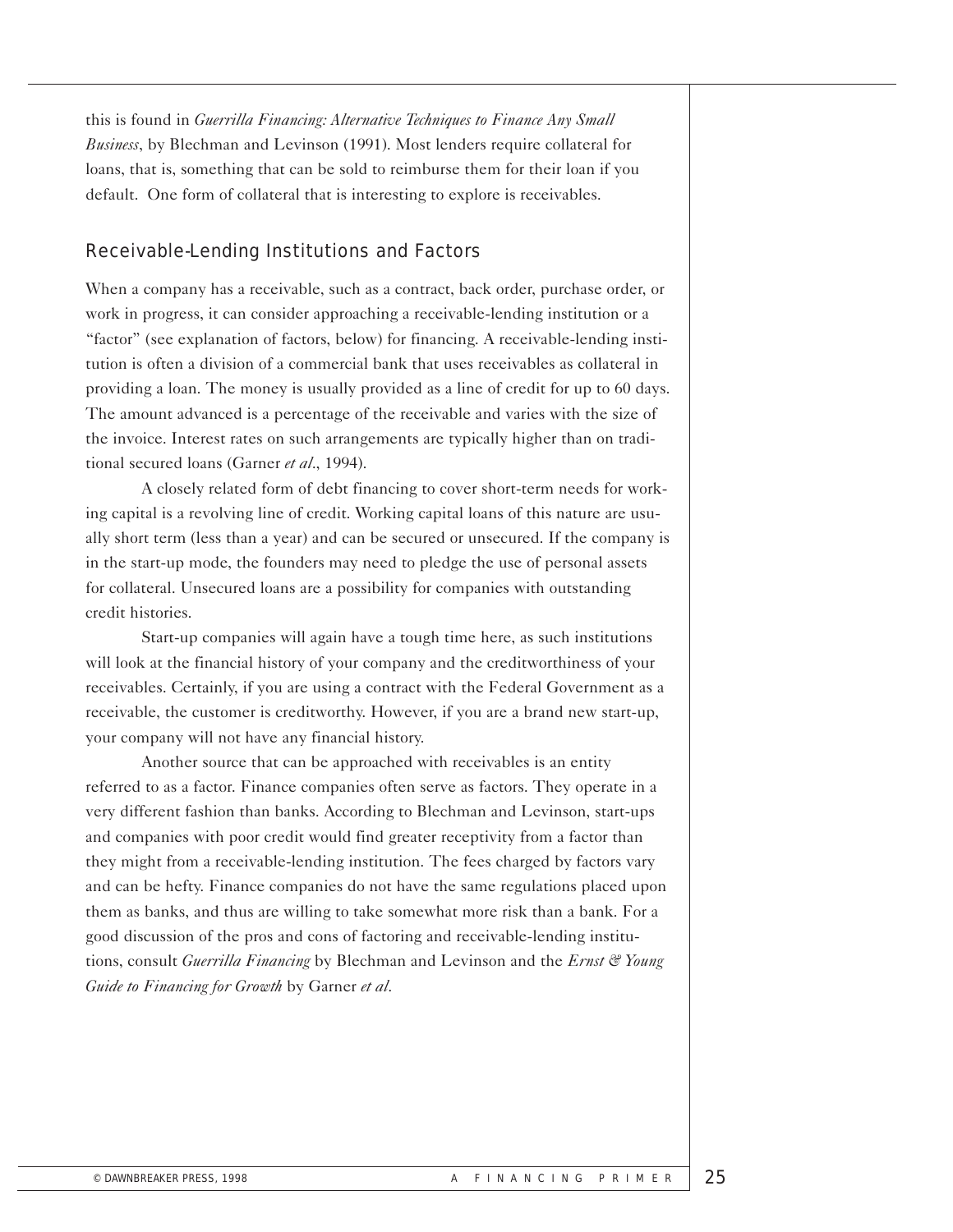## Leasing

Before making a decision to purchase equipment, land, buildings, or any other tangible asset, consider leasing. This will require that you talk with your accountant about the pros and cons of such decisions, including the impact leasing will have on your balance sheet. Why your balance sheet? Scientists use calibration devices all the time, and so do investors. All sources of capitalization look at the health of your business by examining financial ratios that are based on either your Balance Sheet and/or your Income & Expense Statement.

The Balance Sheet is a snapshot of your business at a specific point in time. It is the only financial record in which you will see the phrases "assets" (A), "liabilities" (L), and "shareholder equity" (E). A formula is applied to demonstrate the relationships among these items:

#### Assets = Liabilities + Shareholder's Equity

Tangible assets include items such as Cash, Accounts Receivable, Loans to Stockholders, Land, Equipment, Real Estate, and Pre-Paid Expenses. Liabilities include items such as Accounts Payable, Loans from Stockholders, Retainers, and Advances. The decision to purchase or lease a tangible item affects whether or not it is considered an asset on your balance sheet and will affect the ratios or measuring devices that investors examine. Leasing is referred to as "off-balance-sheet" financing, because it does not appear as an asset on the balance sheet, and because only the payments that become due show as a liability. Therefore, if you know that you are going to need a loan, you will want to make your balance sheet look as good as possible. A good accountant can advise you how the lease/buy decision will affect your balance sheet.

There are, of course, other more obvious reasons to lease: (1) if you want to avoid a large cash outlay, (2) if you don't wish to purchase equipment which may become obsolete, or (3) if your production volumes favor leasing over buying, or vice versa.

In a lease scenario, the entity providing the lease is referred to as the lessor of the property. The entity obtaining the lease is referred to as the lessee. There are two broad categories of leases: traditional and modified. Other types of leasing arrangements-referred to as venture leases, master leasing real estate, sale and leaseback financing-are discussed in detail in the texts by Garner and Blechman & Levinson referenced previously.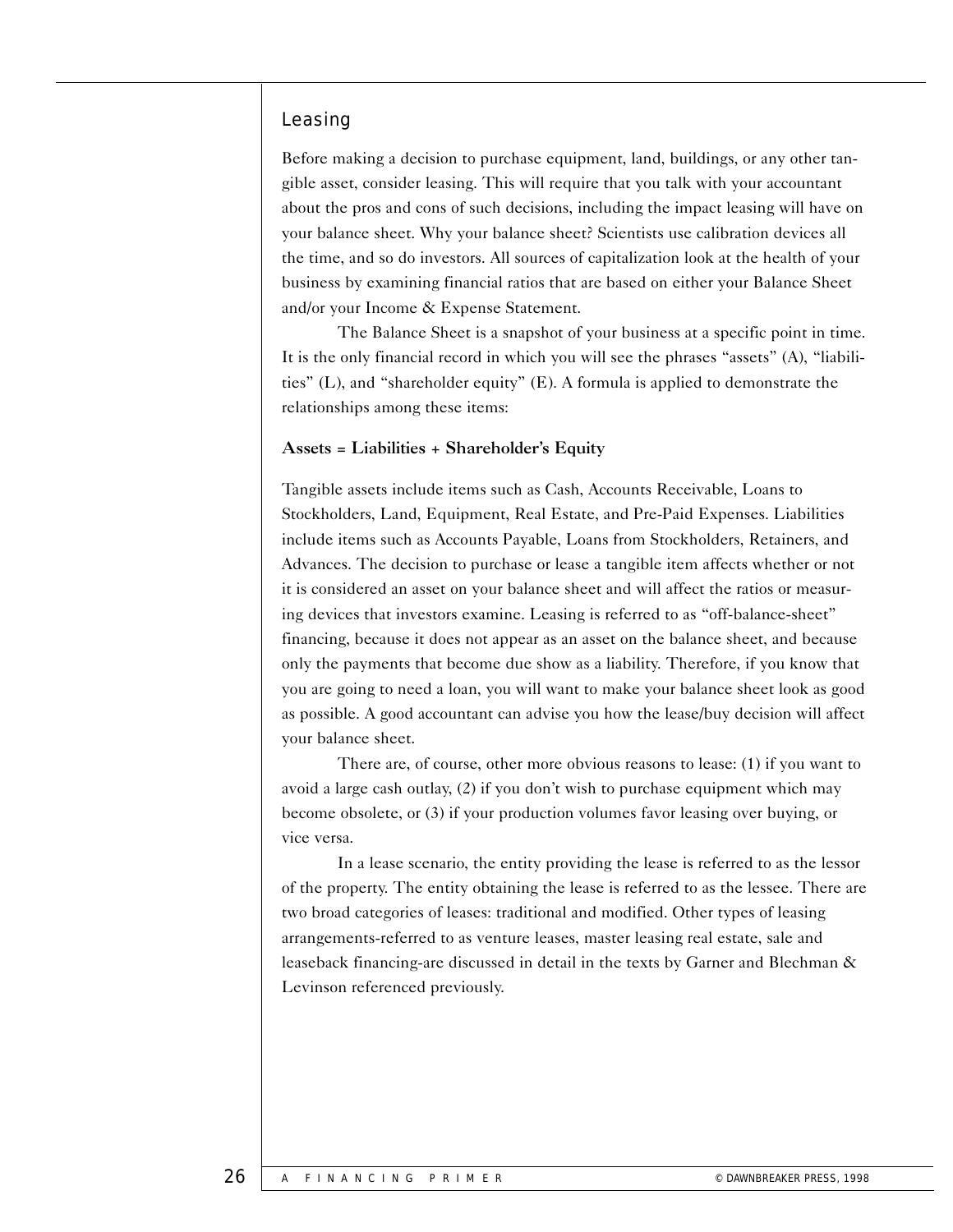## Supplier Credit

You may not consider it debt financing, but companies with good credit ratings benefit from the 15- to 30-day terms their suppliers provide at 0% interest. If you can speed up the rate at which your customers pay you, you can minimize the need for other interest-bearing loans to pay your suppliers. You can speed up the rate at which your receivables are paid by billing at the time services are rendered (instead of waiting till a specific time each month) or by providing customers with an incentive to pay quickly. Other good money management techniques include requesting progress payments and up-front mobilization fees.

## Federal and State Programs

A wide variety of programs provide debt financing to small businesses at both the Federal and State levels. The incentive is always new job creation. Companies with 500 or fewer employees (the SBA's definition of a small business) are important drivers of the economy. Information on these programs is available from your local Small Business Administration office, an SBDC (Small Business Development Center), or your local Chamber of Commerce.

# Equity Financing

The phrase "equity financing" refers to a class of investments that share a number of common features. First, from the investor's perspective, equity financing is speculative. With all forms of equity investments, no guarantees exist that investors will be repaid. Realizing a return on such an investment is dependent upon the success of your business. An investor reaps a large financial reward if your company is successful and no reward if your company fails. For this reason, equity investors command hefty compensation commensurate with their risk.

Another feature that equity investors share is ownership in your business. Equity implies the exchange of stock in return for money—as it is through ownership that the investor will profit from the success of your firm. For this reason, founders must decide if they are willing to share the control, as well as the risks and rewards of their company.

Sources of equity investments include professional venture capitalists (sometimes referred to as traditional or institutional investors and venture funds), business angels (also referred to as the nontraditional or informal investment community), and investment bankers. Common vehicles utilized by this community for raising funds and/or cashing out include Private Placements and Initial Public Offerings (IPOs). The Securities Exchange Commission (SEC) as a means of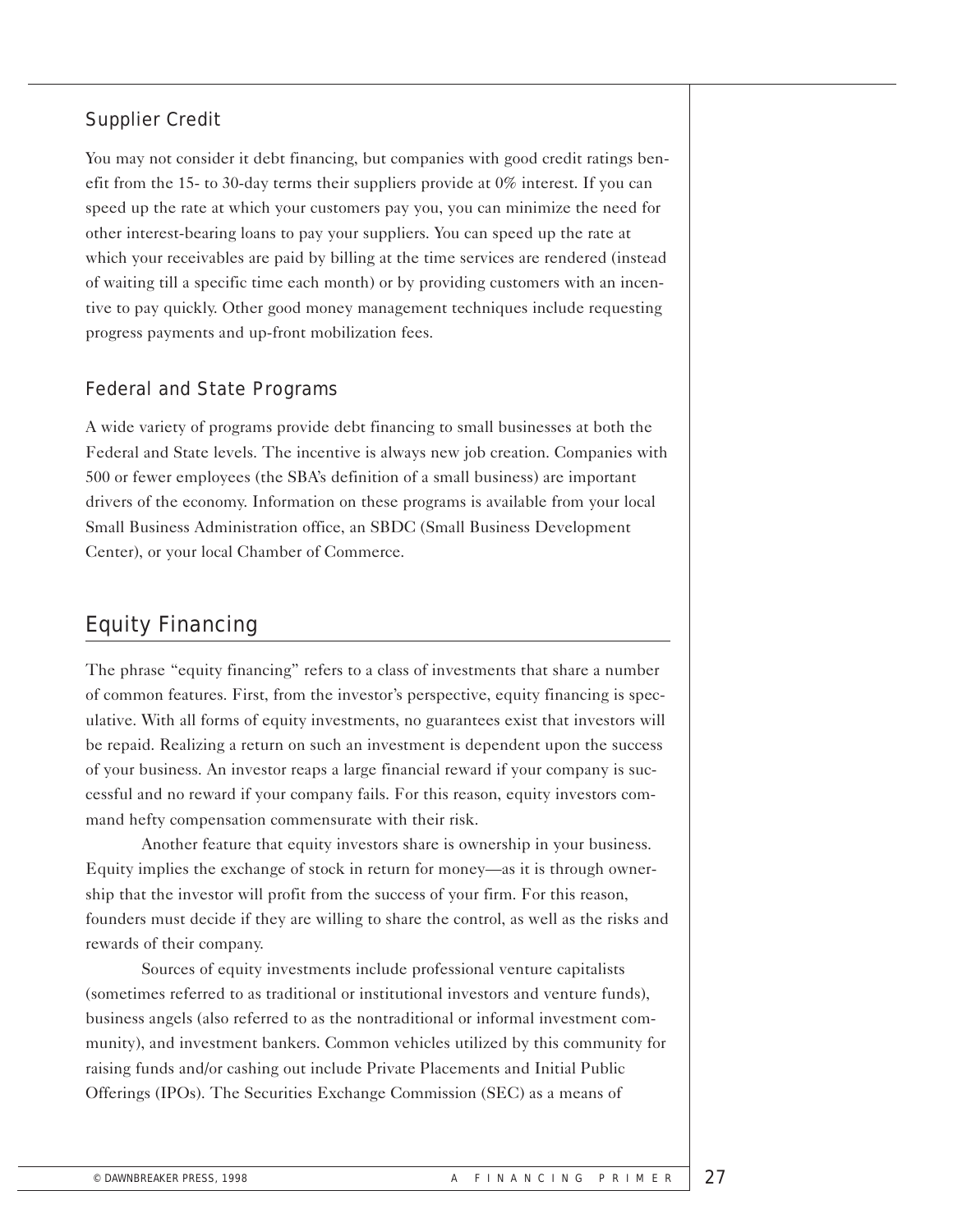More detailed information on equity financing can be found in Chapter 7.

protecting unqualified investors from unscrupulous entrepreneurs regulates both of these activities. As an aside, the SEC considers qualified or accredited investors to include:

- ◗ Company officers and directors
- ◗ Individuals with an annual income of over \$200,000 annually
- ◗ Individuals whose net worth is over \$1 million
- ◗ Broker/dealers
- ◗ A wide range of financial institutions are also considered accredited or qualified investors (See *The Entrepreneur's Guide to Going Public* by James Arkebauer for more details)

A modified version of the model we have been developing is depicted below. It shows the primary sources of equity investments and the wide range of intermediaries that often serve as a buffer between entrepreneurs and equity investors. This community, more than any other, relies heavily on the use of intermediaries. Although one can also go directly to equity investors, the recommendation of a trusted intermediary is often beneficial.

#### FIGURE 2 - 5: EQUITY INVESTORS



# Availability of Equity Financing

The availability of equity financing from business angels, venture capitalists, and investment bankers varies widely. Although one hears frequently about the venture capital (VC) community, the business angel market is considerably larger.

#### 28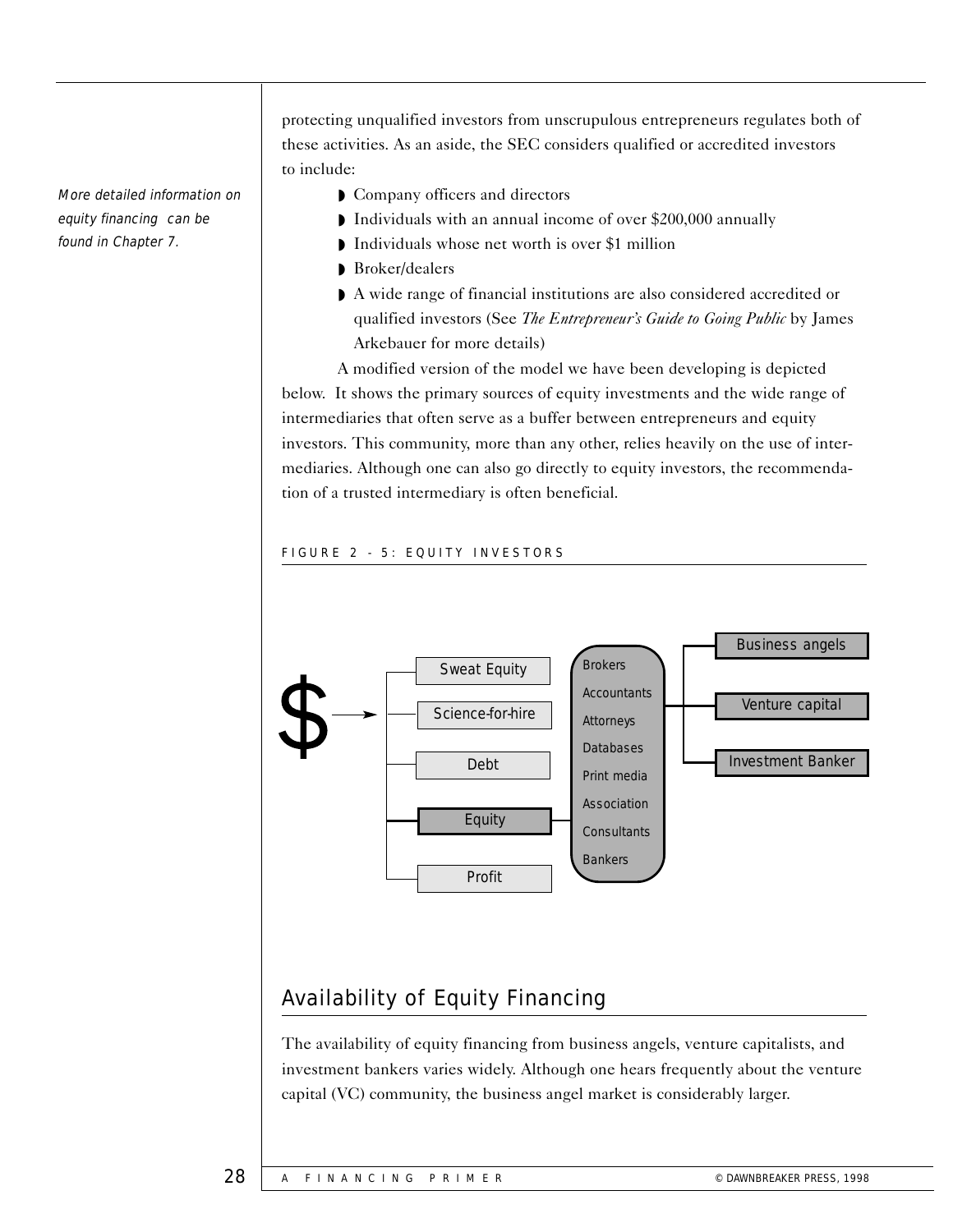## Business Angels

Business angels are typically self-made individuals with large net worth. This group includes medical professionals, lawyers, accountants, successful entrepreneurs and middle managers looking to move out of large corporations. The transactions of angels are unregulated, so it is hard to determine the actual size of this risk-capital pool. Some have estimated this to be a \$50 billion-per-year capital pool, and others estimate it to be considerably higher. There is wide agreement, however, that this pool provides the largest source of financing for start-ups in the country. It is estimated that angels have backed between 50,000 and 100,000 companies and that 29% of angel funding has been provided at the seed stage (Wetzel, 1989; Hughes, 1989).

## Institutional Venture Capital

By comparison, the size of the venture capital market is smaller and varies tremendously from year to year. For example, the total amount of venture capital committed in 1980 was \$661 million. In 1996 it reached a high of \$11.6 billion. According to the Wall Street Journal (August 1998), 1998 could be the best year ever. The highest investments have been in communications, computers, software, and biotech.

Clear geographic patterns exist in venture capital investments. In 1997, a total of \$8.5 billion was invested in the internet, and a sizable part of that was invested in Silicon Valley. In the second quarter 1998, one-third of all venture capital investments was made in Silicon Valley (\$1.25 billion, in 224 companies). New England came in second with \$379.5 million invested in 86 companies, and the Southeast region received \$348.2 million, invested in 73 companies.

Historically, the venture capital (VC) market has been far more conservative than the business angel community. A significant difference between angels and institutional venture capitalists is that business angels invest their own money, whereas VCs invest other people's money—primarily from pension funds. With this level of fiduciary responsibility, VCs have historically been more conservative in their investments than angels have been.

Figure 2-6 provides an overview of the industries in which the venture capital community invested during the first quarter of 1998. During that quarter, the total value of investments made was approximately \$3 billion.

One-third of venture capital funding went to Silicon Valley and nearly 48% to software and information services.

—Source: Boston Globe, August 16, 1998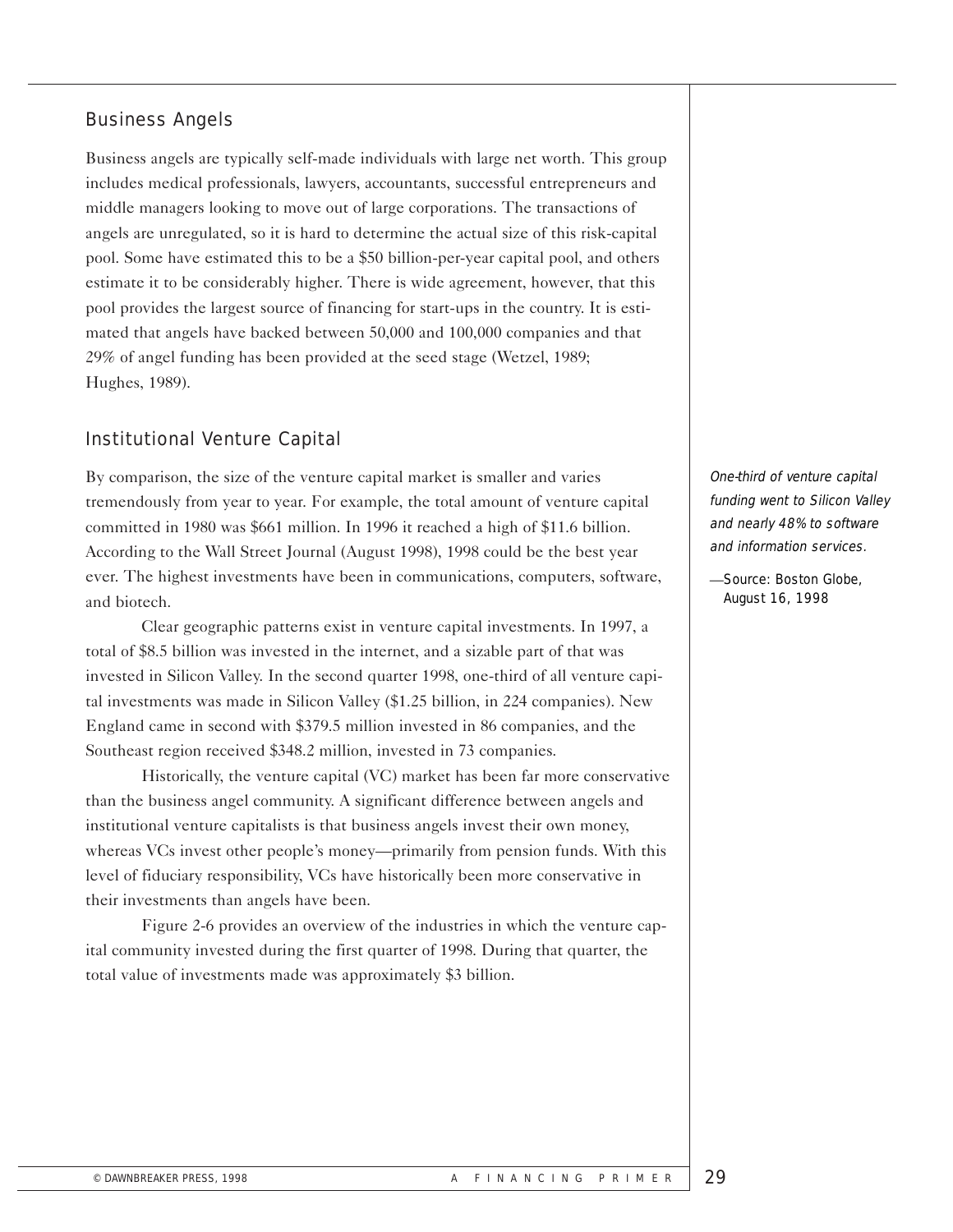

## Initial Public Offerings

As mentioned earlier, Initial Public Offerings (IPOs) are regulated by the Securities & Exchange Commission (SEC) and involve the sale of stock to both qualified and unqualified investors. The size of this market is also quite volatile, ranging from \$6 billion in 1969 to almost \$40 billion in 1993.



#### FIGURE 2- 7: IPO INVESTMENTS BY YEAR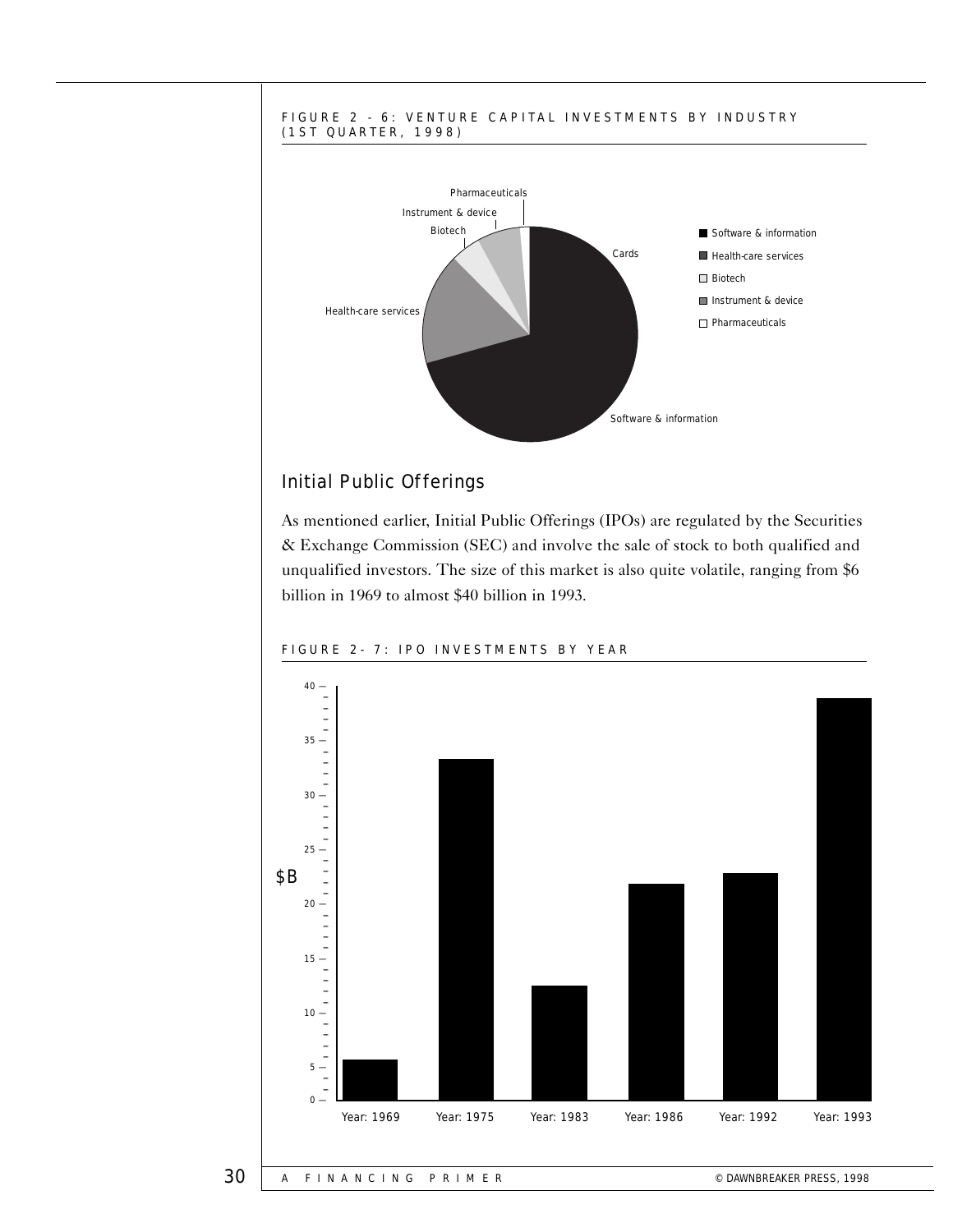A small entrepreneurial company looking to get on the fast track is most likely to raise money from angels, then from institutional venture capital investors, and lastly IPOs. There are many other factors to consider besides the relative availability of funds, however, when deciding whether you should seek equity investment, and if so, from what source. Before going to the equity market, familiarize yourself with the terminology used to describe the stages at which investments are made.

# Stages of Equity Financing

Equity investors use various terms to describe the stages at which equity financing is provided. These terms reflect the degree of risk and changes in the types of activities typically accomplished by the firm receiving the investment. Moving down the list from top to bottom, one moves from the most to the least risky.

Each of these terms is described below. There is some variation in how investors use these terms, however, so you should seek clarification of terms when you encounter them, to confirm that they are being used in the same way:

EARLY-STAGE FINANCING means financing that is available during periods when no revenues are being generated (see also Seed Financing and Start-Up Financing).

SEED FINANCING refers to early-stage financing of under \$1 million. Such monies are usually spent on product development, market research, business plan development, and the hiring of the management team.

START-UP FINANCING refers to early-stage financing typically provided to those who are "ready to do business."

FIRST-STAGE FINANCING is funding needed to initiate full-scale manufacturing and sales.

SECOND-STAGE FINANCING is capital provided at times of expansion to provide operating capital for a company that is shipping product, although the company may not yet be profitable.

MEZZANINE FINANCING is for companies that are beginning to turn a profit and require funding for expansion of various functional elements of their business.

BRIDGE FINANCING is funding provided to companies that plan to go public within six months to a year.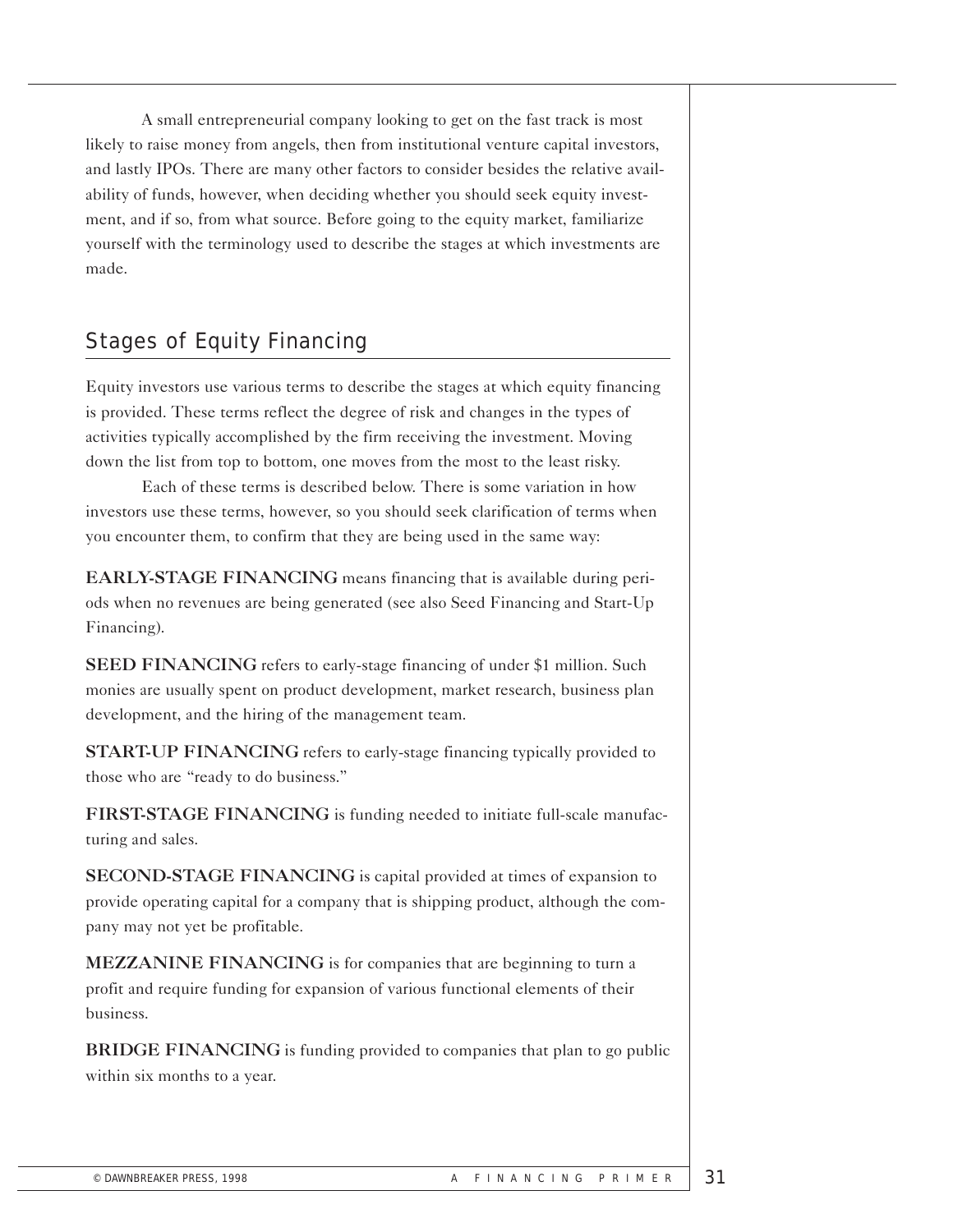Management! Management! Management!

Venture capitalists don't deal with sole proprietors.

LEVERAGED BUYOUT means using the assets of the acquired company to help fund its acquisition by an outside party.

# What Do Equity Investors Look For?

Equity investors look at the management team of a company in which they are considering making an investment. Unlike banks and other sources of debt financing that require collateral to assure repayment of their loans, equity investors view the management team as paramount to the success of the business and realizing a return on their investment. A seasoned, well-balanced team serves as a form of human collateral, as it is the management team that makes the opportunity come alive. It is often said of venture capitalists that they prefer a Grade A management team with a Grade B plan to a Grade A plan with a Grade B team. This statement is not intended to minimize the importance of a good business plan, but rather to indicate that a strong management team is needed when seeking venture capital. According to John Preston, previously with MIT's Technology Transfer Office, a strong management team is one that "keeps a healthy balance sheet, has a clearly focused strategy, and is realistic about marketing."

In other words, before approaching an equity investor, the technology entrepreneur should realize that venture capitalists don't deal with sole proprietors. A well-balanced management team includes individuals with expertise in at least three areas: (1) finance and administration, (2) sales  $\&$  marketing, (3) and R&D, engineering and manufacturing (as appropriate).

If a venture capitalist invests large sums of money in a company, it is likely that he or she will require a seat on the Board of Directors and will take strong interest in—and work hard toward—the company's success.

The venture capitalist becomes an important part of the team. When courting an equity investor, one should ask for references, as well as the names of other entrepreneurs in their portfolio who can be contacted. It is also helpful to ask about their contacts in your industry and their experience with your company's technology. Look for the synergy and the value these investors can add.

Keep in mind that while venture capital firms sometimes invest on their own, they often invest in conjunction with others as well. (They may invest as part of a syndicate—a cluster of investment firms—for example.) In addition, a number of Fortune 500 companies have venture capital arms affiliated with them or other venture capital firms with which they often team. If your technology or product will eventually be a good acquisition candidate for a large firm, determine if that firm has a venture capital arm or a venture capital company with which it teams.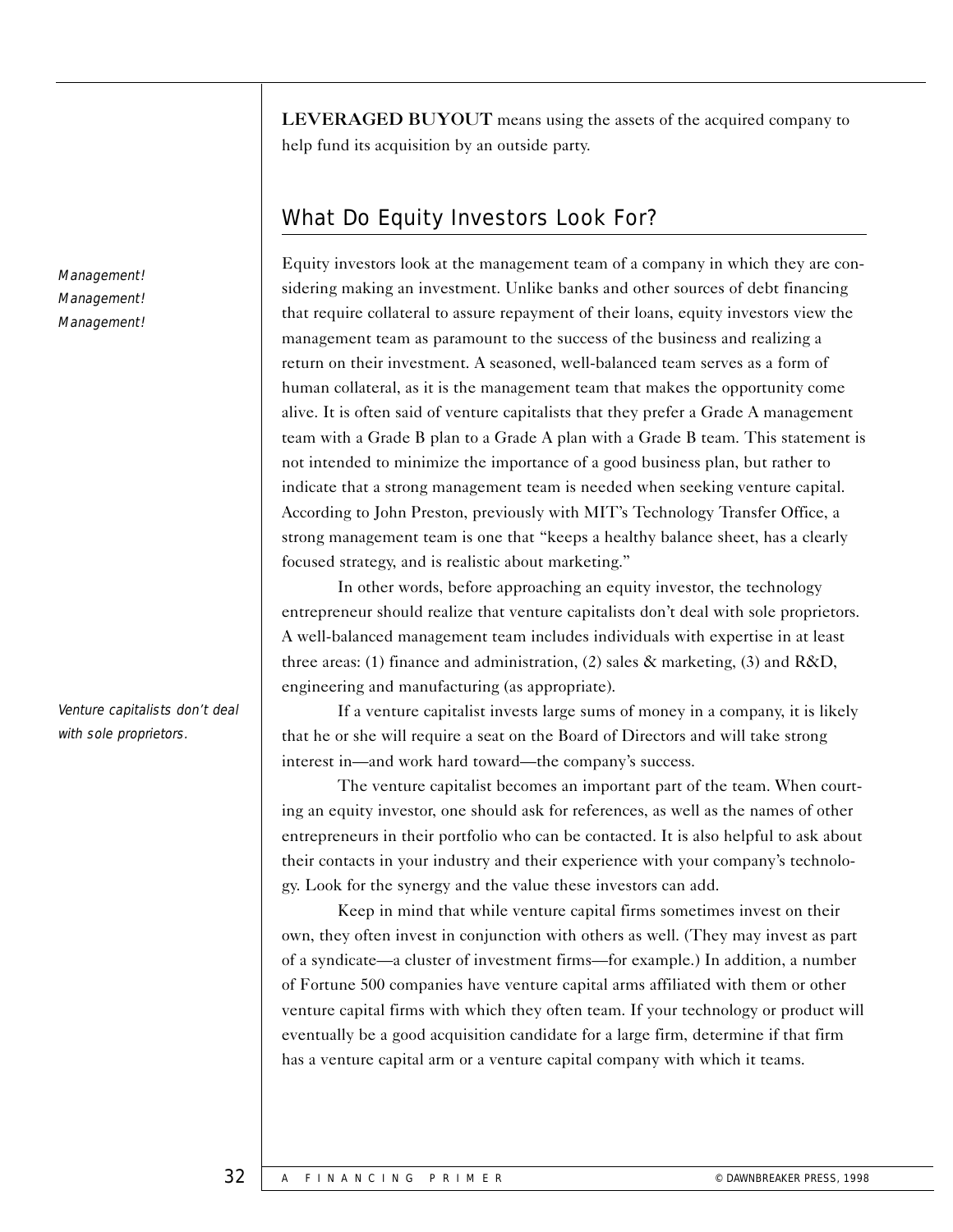## What Do Equity Investors Want in Return?

Equity investors make money by helping firms grow. They then cash out, usually at year five. The phrase "cashing out" implies the following:

- ◗ going public via an Initial Public Offering, or
- ◗ selling stock, either back to the company or to another company, at a premium

These two techniques for liquefying the initial investment are referred to as Exit Scenarios. The whole intent of equity investors is to invest money in exchange for equity (ownership of stock); to sell the stock (liquefy their investment) in about five years; and to realize a substantial return on their investment (ROI). A substantial return is approximately 5 - 10 times their initial investment. That would mean that on an investment of \$3 million, equity investors would look to make \$15 - \$30 million in 5 - 10 years. This is typically done by substantially increasing the value of the company and then conducting an IPO or selling the company.

## Return on Investment (ROI)

The earlier an equity investor invests in a company, the greater the return on investment (ROI) the investor expects—and the greater the equity in the firm that the firm must give up. According to Garner *et al*., "It is not uncommon that firstand second-round capital might take 40 to 60 percent of the equity shares, and succeeding rounds of financing, including public offerings, may leave the original owners with as little as 5 to 20 percent of the stock" (1994, p. 70).

Most venture capital firms are not interested in running the day-to-day operations of a firm as long as the company is doing a good job of creating value. However, if the company's management doesn't keep stride with the demands of a fast-growing venture, it runs the risk of being replaced. Technology entrepreneurs can minimize the likelihood that this will occur if (a), they seek a role in the rapidly growing company which allows them to utilize their strengths or (b), they form a spin-off company to which they license technology developed in a closely-held firm and seek a good management team and equity investments in the spin-off.

Business angels, venture capitalists, and investment bankers look for similar things in making equity investments. However, business angels, being an informal, part-time investment source, tend to be more lenient and patient with their money. Chapter 7 provides more detailed information on equity investors.

In summary, the risk-capital community is made up of three distinct types of equity investors: business angels, venture capital, and investment bankers (who issue IPOs). The business angel community is the largest, and is responsible for

VCs tend to be more risk adverse and wait to enter a deal when technology and market risks have been decreased.